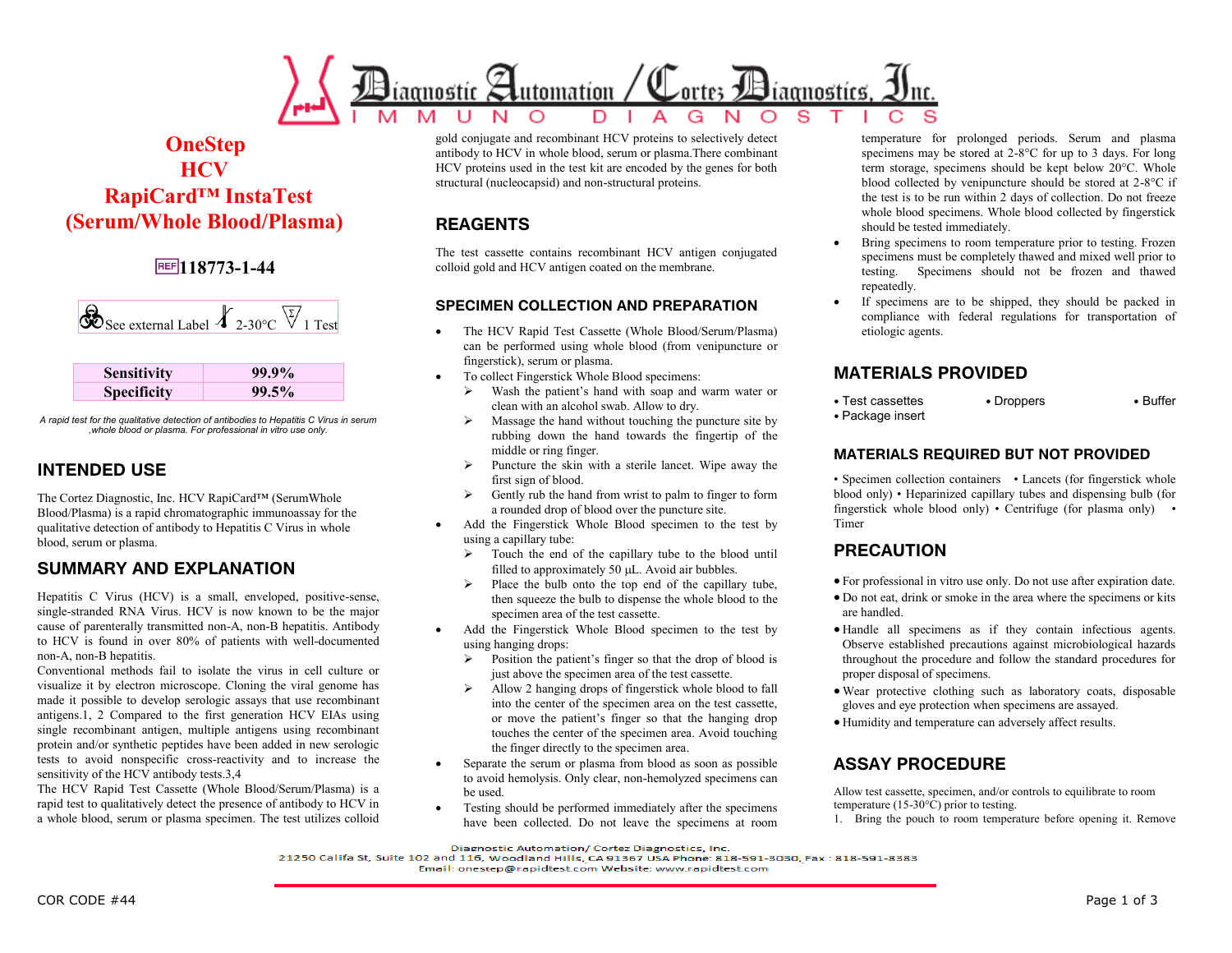

the test cassette from the sealed pouch and use it as soon as possible. Best results will be obtained if the assay is performed within one hour.

2. Place the cassette on a clean and level surface.

For **Serum or Plasma specimen**: Hold the dropper vertically and **transfer 1 drop of serum or plasma** (approximately  $25 \mu L$ ) to the specimen area, then **add 2 drops of buffer** (approximately 80 L),and start the timer, see illustration below. Wait for the colored line(s) to appear. The test result should be read at 10 minutes. Do not interpret the results after 20 minutes.

**For Venipuncture Whole Blood specimen:** Hold the dropper vertically and transfer 2 drops of whole blood (approximately 50  $\mu$ L) to the specimen area, then add 2 drops of buffer (approximately 80 $\mu$ L), and start the timer. See illustration below.

#### **For Fingerstick Whole Blood specimen:**

- To use a capillary tube: Fill the capillary tube and transfer approximately 50 µL of fingerstick whole blood specimen to the specimen area of test cassette, then add 2 drops of buffer (approximately  $80 \mu L$ ) and start the timer. See illustration below.
- To use hanging drops: Allow 2 hanging drops of fingerstick whole blood specimen (approximately 50  $\mu$ L) to fall into the specimen area of test cassette, then add 2 drops of buffer (approximately  $80 \text{ }\mu\text{L}$ ) and start the timer. See illustration below.
- 3. Wait for the colored line(s) to appear. The test result should be read at 10 minutes. Do not interpret the result after **20 minutes**.



#### **RESULTS**

(Please refer to the illustration above)

**POSITIVE:** \* Two distinct colored lines appear. One color line should be in the control region (C) and another color line should be in the test region (T).

**\*NOTE:** The intensity of the color in the test line region (T) will vary depending on the concentration of HCV antibodies present in the specimen. Therefore, any shade of red in the test region should be considered positive.

**NEGATIVE:** One color line appears in the control region (C). No apparent red or pink line appears in the test region (T).

**INVALID:** Control line fails to appear. Insufficient specimen volume or incorrect procedural techniques are the most likely reasons for control line failure. Review the procedure and repeat the test with a new test cassette. If the problem persists, discontinue using the test kit immediately and contact your local distributor.

# **QUALITY CONTROL**

Internal procedural controls are included in the test. A color line appearing in the control region (C) is an internal positive procedural control. It confirms sufficient specimen volume and correct procedural technique.

Control standards are not supplied with this kit; however, it is recommended that positive and negative controls be tested as a good laboratory practice to confirm the test procedure and to verify proper test performance.

### **LIMITATIONS OF PROCEDURE**

1. The HCV RapiCard™ (Serum/Plasma/Whole Blood) is for in vitro use only. This test should be used for the detection of antibodies to HCV in whole blood, serum or plasma specimen.

2. The HCV RapiCard™ (Serum/Plasma/Whole Blood) will only indicate the presence of antibodies to HCV in the specimen and should not be used as the sole criteria for the diagnosis of Hepatitis C viral infection.

3. As with all diagnostic tests, all results must be considered with other clinical information available to the physician.

4. If the test result is negative and clinical symptoms persist, additional follow-up testing using other clinical methods is recommended. A negative result at any time does not preclude the possibility of Hepatitis C Virus infection.

#### **EXPECTED VALUES**

The HCV RapiCard™ (Serum/Plasma/Whole Blood) has been compared with a leading commercial HCV EIA test. The correlation between these two systems is 99%.

### **STORAGE**

The kit can be stored at room temperature or refrigerated (2-30°C). The test cassette is stable through the expiration date printed on the sealed pouch. The test cassette must remain in the sealed pouch until use. DO NOT FREEZE. Do not use beyond the expiration date.

### **PERFORMANCE CHARACTERISTICS**

#### **Sensitivity and Specificity**

*The recombinant antigen used for the HCV RapiCard™ (Serum/Plasma/Whole Blood) is encoded by genes for both structural (nucleocapsid) and non-structural proteins. The HCV RapiCard™ (Serum/Plasma) has passed a seroconversion panel and compared with a leading commercial HCV EIA test using clinical specimens.*

*The results show that the relative sensitivity of the HCV RapiCard™ (Serum/Plasma/WholeBlood) is 99.9%, and the relative specificity is 99.5%.*

| Method               |          | EIA      |          | Total         |
|----------------------|----------|----------|----------|---------------|
| HCV RapiCard™        | Results  | Positive | Negative | <b>Result</b> |
| (Serum/Plasma/Whole) | Positive | 187      |          | 190           |
| Blood)               | Negative |          | 603      | 603           |
| Total Result         |          | 187      | 606      | 793           |

Relative sensitivity: 99.9% (95%CI:\*98.4%-100%) Relative specificity: 99.5% (95%CI:\*98.6%-99.9%) Accuracy: 99.6% (95%CI:\*98.9%-100%) \*Confidence Intervals

#### **Precision**

#### **Intra-Assay**

*Within-run precision has been determined by using 20 replicates of three specimens: a negative, a HCV low titer positive and a HCV high titer positive. The negative, HCV low titer positive and HCV high titer positive values were correctly identified 100% of the time.*

#### **Inter-Assay**

Diagnostic Automation/ Cortez Diagnostics, Inc.

21250 Califa St, Suite 102 and 116, Woodland Hills, CA 91367 USA Phone: 818-591-3030, Fax: 818-591-8383

Email: onestep@rapidtest.com Website: www.rapidtest.com